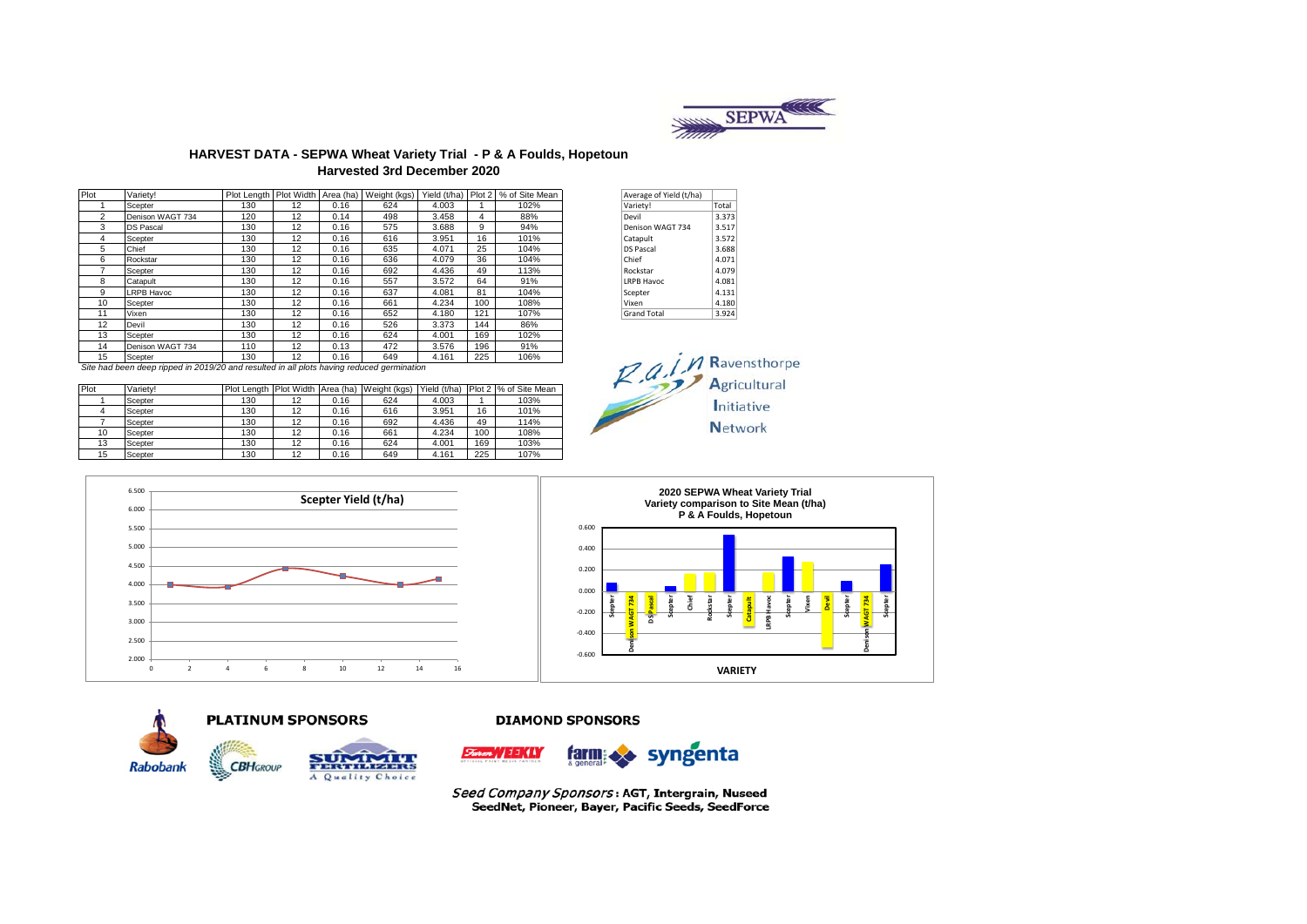





|      |                   | Yield  |                |                                 |                             |          |
|------|-------------------|--------|----------------|---------------------------------|-----------------------------|----------|
| Plot | Variety!          | (t/ha) | % of Site Mean |                                 | <b>Statistical Analysis</b> |          |
|      | Scepter           | 4.003  | 102%           | Site Mean (t/ha)                |                             | 3.924    |
| 2    | Denison WAGT 734  | 3.458  | 88%            | Probability                     |                             | 0.031    |
| 3    | <b>DS Pascal</b>  | 3.688  | 94%            | Least significant difference 5% |                             | 0.4541   |
| 4    | Scepter           | 3.951  | 101%           | <b>CV %</b>                     |                             | 4.4      |
| 5    | Chief             | 4.071  | 104%           |                                 |                             |          |
| 6    | Rockstar          | 4.079  | 104%           |                                 | <b>Site Details</b>         |          |
| 7    | Scepter           | 4.436  | 113%           | <b>Soil Description:</b>        | Sand/Gravel                 |          |
| 8    | Catapult          | 3.572  | 91%            | Date Sown:                      | Sunday, 10 May 2020         |          |
| 9    | <b>LRPB Havoc</b> | 4.081  | 104%           | Date Harvested                  | Thursday, 3 December 2020   |          |
| 10   | Scepter           | 4.234  | 108%           | <b>Seeding Rate:</b>            | 100 kg/ha                   |          |
| 11   | Vixen             | 4.180  | 107%           |                                 |                             |          |
| 12   | Devil             | 3.373  | 86%            |                                 | <b>Plot Dimensions</b>      |          |
| 13   | Scepter           | 4.001  | 102%           |                                 |                             |          |
| 14   | Denison WAGT 734  | 3.576  | 91%            | Length (m)                      | Width (m)                   | Area (m2 |
| 15   | Scepter           | 4.161  | 106%           | 130                             | 12                          | 0.16     |

| Site Mean (t/ha)                | 3.924  |
|---------------------------------|--------|
| <b>Probability</b>              | 0.031  |
| Least significant difference 5% | 0.454' |
| <b>CV %</b>                     | 44     |

## **Site Details**

| Soil Description: Sand/Gravel |                           |
|-------------------------------|---------------------------|
| Date Sown:                    | Sunday, 10 May 2020       |
| Date Harvested                | Thursday, 3 December 2020 |
| Seeding Rate:                 | $100$ kg/ha               |

### **Plot Dimensions**

| 13              | Scepter                    | 4.001           | 102%   | Length (m) | Width (m) | Area (m2)   | Conversion |
|-----------------|----------------------------|-----------------|--------|------------|-----------|-------------|------------|
| 14              | <b>WAGT 734</b><br>Denison | 3.576           | 91%    |            |           |             | Factor     |
| 15              | Scepter                    | 161<br>1. I U I | '06%   | 130        | . .       | <b>v.IV</b> | 0.4 I      |
| $\cdot$ $\cdot$ | .                          |                 | .<br>. |            |           |             |            |

*Site had been deep ripped in 2019/20 and resulted in all plots having reduced germination*







# **DIAMOND SPONSORS**





Seed Company Sponsors: AGT, Intergrain, Nuseed SeedNet, Pioneer, Bayer, Pacific Seeds, SeedForce